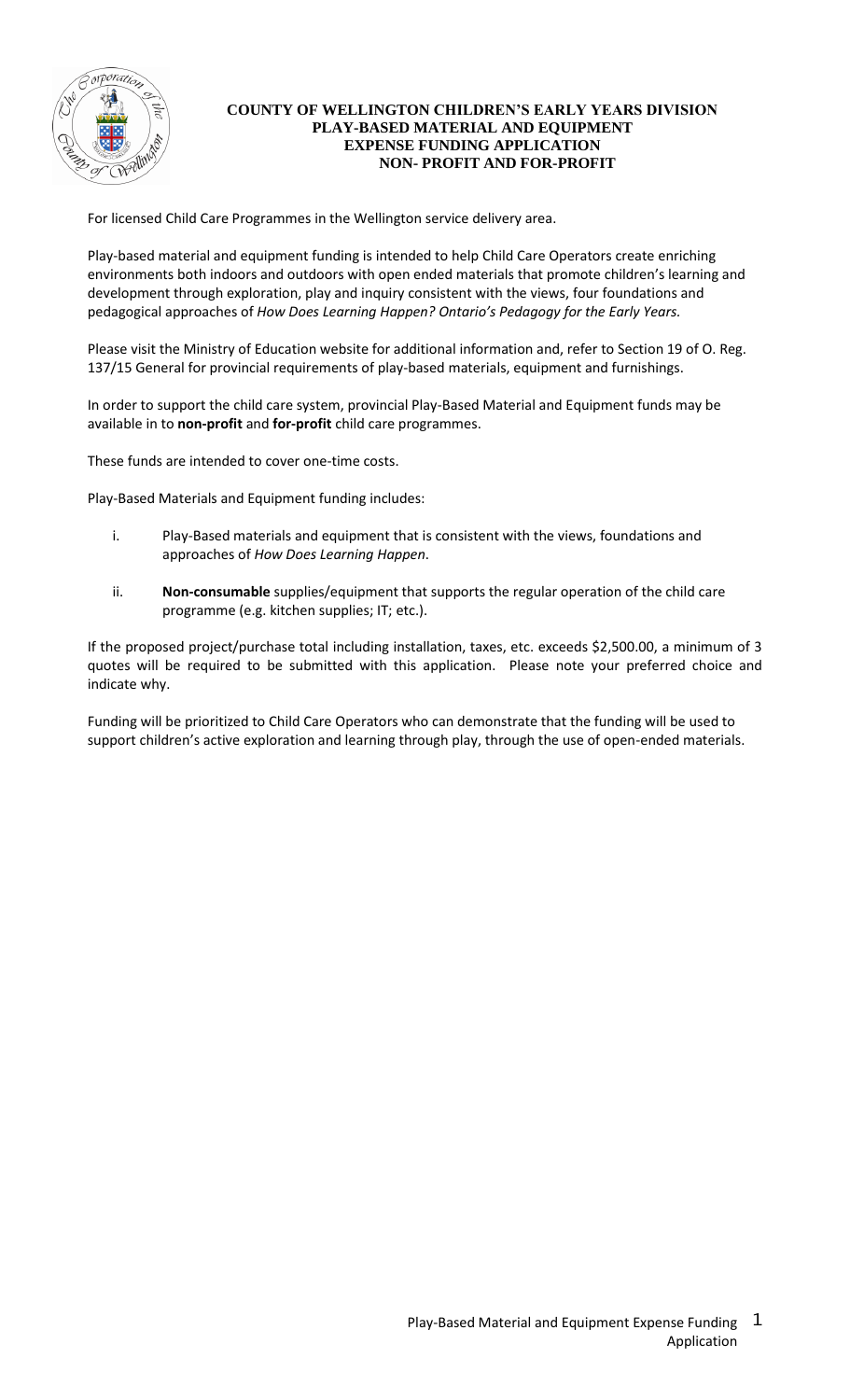

#### **COUNTY OF WELLINGTON CHILDREN'S EARLY YEARS DIVISION PLAY-BASED MATERIAL AND EQUIPMENT EXPENSE FUNDING APPLICATION NON- PROFIT AND FOR-PROFIT**

#### **Purpose:**

Play-based material and equipment funding is intended to help Child Care Operators to create enriching environments both indoors and outdoors with open ended materials that promote children's learning and development through exploration, play and inquiry consistent with the views, four foundations and pedagogical approaches of *How Does Learning Happen? Ontario's Pedagogy for the Early Years.*

Play-based materials and equipment funding may also be used to purchase non-consumable supplies/equipment that supports the regular operation of the child care programme (e.g. kitchen supplies, IT, etc.)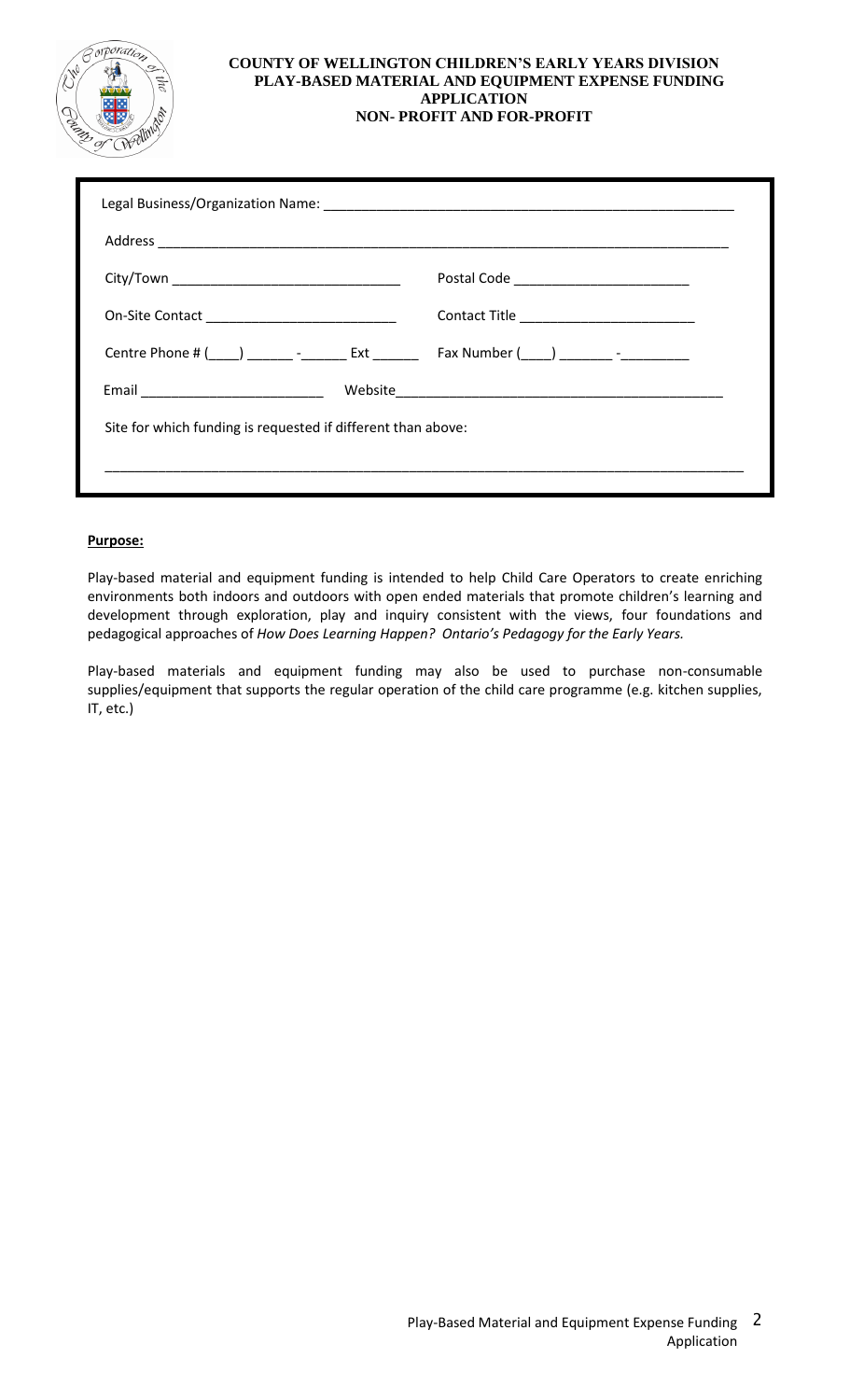

#### **COUNTY OF WELLINGTON CHILDREN'S EARLY YEARS DIVISION PLAY-BASED MATERIAL AND EQUIPMENT EXPENSE FUNDING APPLICATION NON- PROFIT AND FOR-PROFIT**

# **PROJECT DETAILS & SUMMARY FORM**

| Legal Business/Organization Name:                                        |  |  |  |
|--------------------------------------------------------------------------|--|--|--|
| Programme Name (if different):                                           |  |  |  |
| Site address for which funding is requested:                             |  |  |  |
| 1. Please indicate which type of project you are requesting funding for: |  |  |  |
| Play-Based Materials and Equipment to promote learning through play      |  |  |  |
| Non-consumable supplies/equipment to support regular operations          |  |  |  |

*\*Please note: priority will be made to operators who request open-ended materials and can describe and demonstrate that the funding will be used to support children's active exploration and learning through play as well as support the programme's statement on programming and pedagogy.*

#### **2. Please answer the following questions. Feel free to attach additional supporting information.**

**a)** Please describe in detail **HOW** the proposed materials and equipment promote children's learning and development through exploration, play and inquiry consistent with the views, four foundations and pedagogical approaches of *How Does Learning Happen?* Please attach additional pages if required.

\_\_\_\_\_\_\_\_\_\_\_\_\_\_\_\_\_\_\_\_\_\_\_\_\_\_\_\_\_\_\_\_\_\_\_\_\_\_\_\_\_\_\_\_\_\_\_\_\_\_\_\_\_\_\_\_\_\_\_\_\_\_\_\_\_\_\_\_\_\_\_\_\_\_\_\_\_\_\_\_\_\_\_\_\_\_\_ \_\_\_\_\_\_\_\_\_\_\_\_\_\_\_\_\_\_\_\_\_\_\_\_\_\_\_\_\_\_\_\_\_\_\_\_\_\_\_\_\_\_\_\_\_\_\_\_\_\_\_\_\_\_\_\_\_\_\_\_\_\_\_\_\_\_\_\_\_\_\_\_\_\_\_\_\_\_\_\_\_\_\_\_\_\_\_ \_\_\_\_\_\_\_\_\_\_\_\_\_\_\_\_\_\_\_\_\_\_\_\_\_\_\_\_\_\_\_\_\_\_\_\_\_\_\_\_\_\_\_\_\_\_\_\_\_\_\_\_\_\_\_\_\_\_\_\_\_\_\_\_\_\_\_\_\_\_\_\_\_\_\_\_\_\_\_\_\_\_\_\_\_\_\_ \_\_\_\_\_\_\_\_\_\_\_\_\_\_\_\_\_\_\_\_\_\_\_\_\_\_\_\_\_\_\_\_\_\_\_\_\_\_\_\_\_\_\_\_\_\_\_\_\_\_\_\_\_\_\_\_\_\_\_\_\_\_\_\_\_\_\_\_\_\_\_\_\_\_\_\_\_\_\_\_\_\_\_\_\_\_\_ \_\_\_\_\_\_\_\_\_\_\_\_\_\_\_\_\_\_\_\_\_\_\_\_\_\_\_\_\_\_\_\_\_\_\_\_\_\_\_\_\_\_\_\_\_\_\_\_\_\_\_\_\_\_\_\_\_\_\_\_\_\_\_\_\_\_\_\_\_\_\_\_\_\_\_\_\_\_\_\_\_\_\_\_\_\_\_ \_\_\_\_\_\_\_\_\_\_\_\_\_\_\_\_\_\_\_\_\_\_\_\_\_\_\_\_\_\_\_\_\_\_\_\_\_\_\_\_\_\_\_\_\_\_\_\_\_\_\_\_\_\_\_\_\_\_\_\_\_\_\_\_\_\_\_\_\_\_\_\_\_\_\_\_\_\_\_\_\_\_\_\_\_\_\_

**b) WHAT** will be purchased? Describe the proposed play-based materials and equipment that will be purchased. Please attach additional pages if required.

\_\_\_\_\_\_\_\_\_\_\_\_\_\_\_\_\_\_\_\_\_\_\_\_\_\_\_\_\_\_\_\_\_\_\_\_\_\_\_\_\_\_\_\_\_\_\_\_\_\_\_\_\_\_\_\_\_\_\_\_\_\_\_\_\_\_\_\_\_\_\_\_\_\_\_\_\_\_\_\_\_\_\_\_\_\_\_ \_\_\_\_\_\_\_\_\_\_\_\_\_\_\_\_\_\_\_\_\_\_\_\_\_\_\_\_\_\_\_\_\_\_\_\_\_\_\_\_\_\_\_\_\_\_\_\_\_\_\_\_\_\_\_\_\_\_\_\_\_\_\_\_\_\_\_\_\_\_\_\_\_\_\_\_\_\_\_\_\_\_\_\_\_\_\_ \_\_\_\_\_\_\_\_\_\_\_\_\_\_\_\_\_\_\_\_\_\_\_\_\_\_\_\_\_\_\_\_\_\_\_\_\_\_\_\_\_\_\_\_\_\_\_\_\_\_\_\_\_\_\_\_\_\_\_\_\_\_\_\_\_\_\_\_\_\_\_\_\_\_\_\_\_\_\_\_\_\_\_\_\_\_\_ \_\_\_\_\_\_\_\_\_\_\_\_\_\_\_\_\_\_\_\_\_\_\_\_\_\_\_\_\_\_\_\_\_\_\_\_\_\_\_\_\_\_\_\_\_\_\_\_\_\_\_\_\_\_\_\_\_\_\_\_\_\_\_\_\_\_\_\_\_\_\_\_\_\_\_\_\_\_\_\_\_\_\_\_\_\_\_ \_\_\_\_\_\_\_\_\_\_\_\_\_\_\_\_\_\_\_\_\_\_\_\_\_\_\_\_\_\_\_\_\_\_\_\_\_\_\_\_\_\_\_\_\_\_\_\_\_\_\_\_\_\_\_\_\_\_\_\_\_\_\_\_\_\_\_\_\_\_\_\_\_\_\_\_\_\_\_\_\_\_\_\_\_\_\_ \_\_\_\_\_\_\_\_\_\_\_\_\_\_\_\_\_\_\_\_\_\_\_\_\_\_\_\_\_\_\_\_\_\_\_\_\_\_\_\_\_\_\_\_\_\_\_\_\_\_\_\_\_\_\_\_\_\_\_\_\_\_\_\_\_\_\_\_\_\_\_\_\_\_\_\_\_\_\_\_\_\_\_\_\_\_\_

| child care programme? | c) WHAT non-consumable supplies/equipment will be purchased to support the regular operations of the |
|-----------------------|------------------------------------------------------------------------------------------------------|
|                       |                                                                                                      |

**Total Gross Play-Based Material and Equipment Cost: \$\_\_\_\_\_\_\_\_\_\_\_\_\_\_\_\_\_\_\_\_\_\_\_\_\_\_\_\_\_\_**

| Total Gross Cost of non-consumable supplies/equipment:                            |  |                        |
|-----------------------------------------------------------------------------------|--|------------------------|
| d) TOTAL REQUEST for this Funding Expense: \$<br>for items/projects over \$2,500) |  | (3 quotes are required |

\_\_\_\_\_\_\_\_\_\_\_\_\_\_\_\_\_\_\_\_\_\_\_\_\_\_\_\_\_\_\_\_\_\_\_\_\_\_\_\_\_\_\_\_\_\_\_\_\_\_\_\_\_\_\_\_\_\_\_\_\_\_\_\_\_\_\_\_\_\_\_\_\_\_\_\_\_\_\_\_\_\_\_\_\_\_\_ \_\_\_\_\_\_\_\_\_\_\_\_\_\_\_\_\_\_\_\_\_\_\_\_\_\_\_\_\_\_\_\_\_\_\_\_\_\_\_\_\_\_\_\_\_\_\_\_\_\_\_\_\_\_\_\_\_\_\_\_\_\_\_\_\_\_\_\_\_\_\_\_\_\_\_\_\_\_\_\_\_\_\_\_\_\_\_

> Play-Based Material and Equipment Expense Funding 3 Application